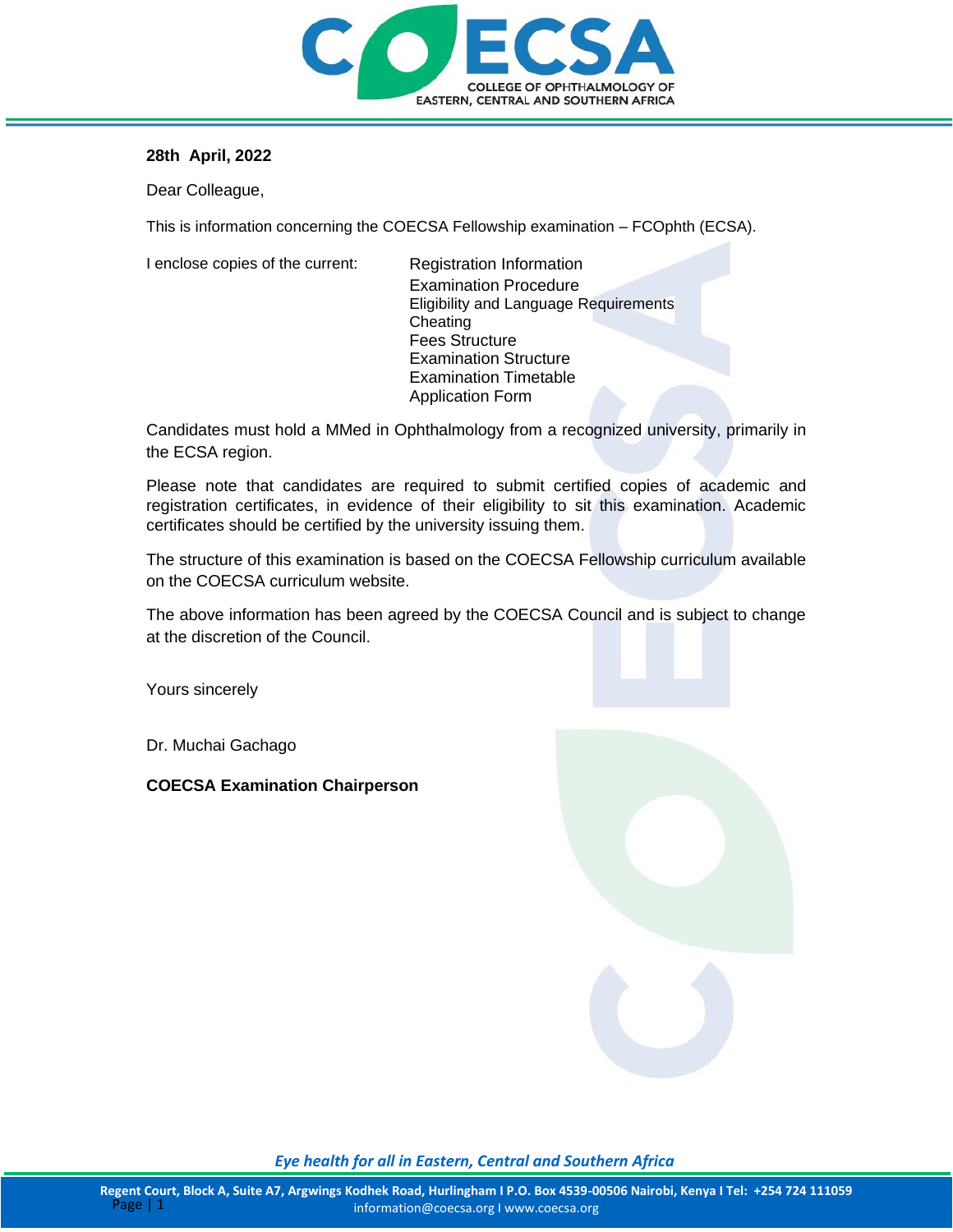### **REGISTRATION INFORMATION**

### **Regulations**

The following notes on the regulations concerning applications for admission to the examinations are published for the guidance of candidates:

- 1. Completed application forms for the Fellowship examination must reach the COECSA Secretariat **no later than 5.00pm on the closing date, 20 th May, 2022**, which is not less than **FORTY DAYS** before the exam is held. Late applications will not be considered.
- 2. The examination application form must be accompanied by **the examination fee** and **certification as is required by the regulations**. If you cannot supply all the relevant information **you must contact the COECSA Secretariat or supply a covering letter as to the reasons why**. All information must be sent **within 14 days after the application closing date**, if not before, otherwise the candidate **will be withdrawn**  from the examination and forfeit their examination fee. Payments should be made to:

Account Name: Ophthalmologist COECSA Account number: 0100000199944 Bank Name: Stanbic Bank Branch Name: Upperhill Medical Centre Branch Bank Address: Upperhill Medical Centre, Ralph Bunche Road, Nairobi Swift Code: SBICKENX Currency: USD

- 3. Upon receipt of applications and proof of payment, the COECSA Secretariat will send all candidates a written receipt of application. Detailed instructions including examination dates and centres will be dispatched to all candidates within ten days after the closing date.
- 4. Applicants wishing to withdraw or defer their examination must notify the COECSA Secretariat in writing by 4.00pm on the closing date for receipt of applications. Fees refund or transfer after this time will be subject to 20% administration fees.
- 5. If need be, applicants must apply for entry visas for the relevant country of examination in good time prior to the date of the examination. If a candidate is refused a visa after the closing date of receipt of applications, they will forfeit their examination fee. If written evidence of the refusal of a visa is provided, the COECSA Examination and Accreditation Committee will consider requests for candidates to defer their examination, subject to 20% administration charge.
- 6. Candidates unable to attend an examination will forfeit their examination fee. In exceptional circumstances, the COECSA Examination and Accreditation Committee will consider requests to defer a candidate's entry to the next examination sitting subject to receipt of written supplementary evidence (e.g. a medical certificate, a death certificate for a close family member) and subject to a 20% administration charge. Please note that lack of preparation is not considered a suitable reason to withdraw or transfer an examination entry.
- 7. All candidates will receive feedback regarding their individual performance in the examinations.
- 8. Results will be sent via email so please ensure that you enter your correct and active email address on registration. Results are only released upon approval of the College Senate.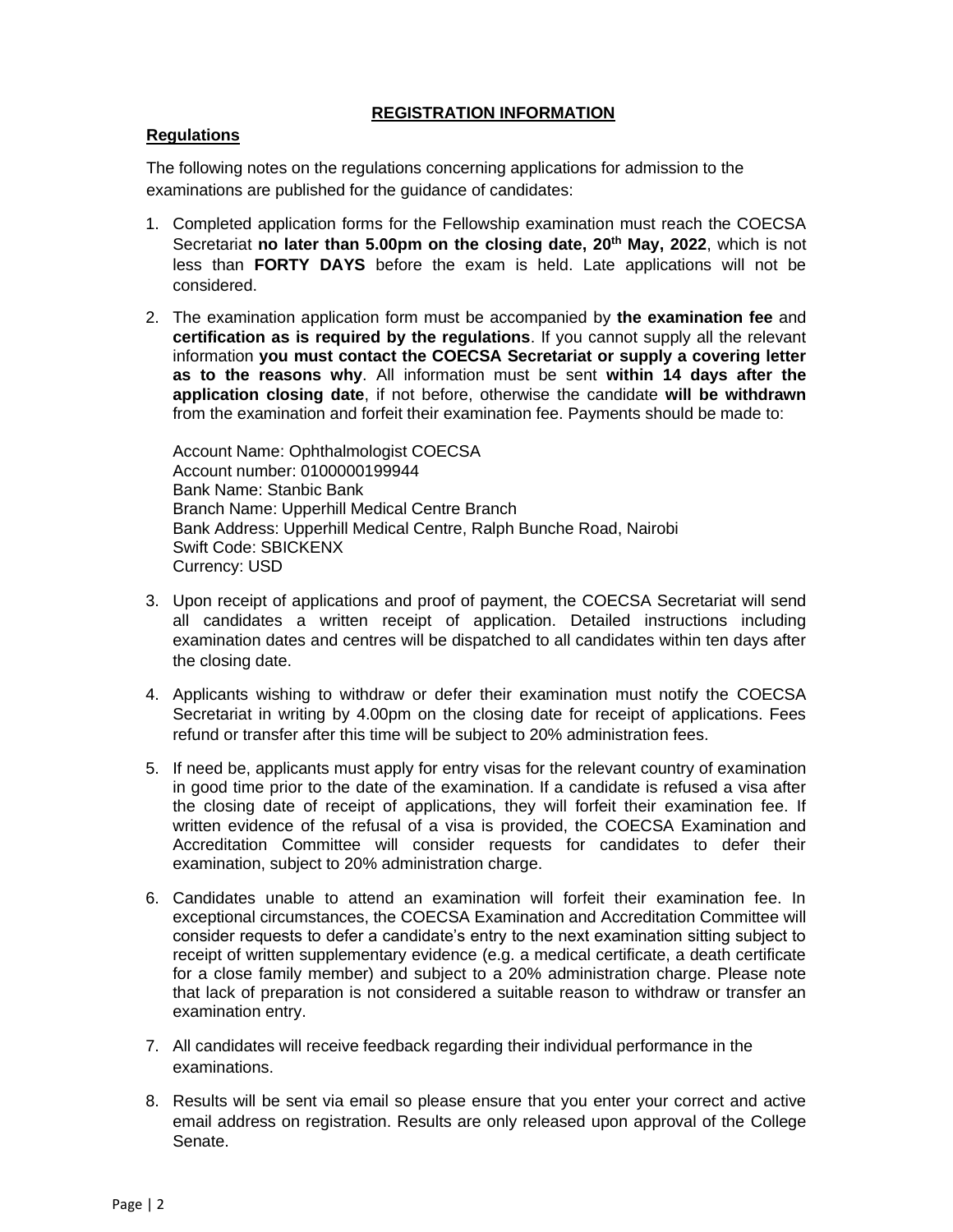## **EXAMINATION PROCEDURES**

### **1. Clinical Examination**

Candidates are expected to demonstrate a depth of knowledge and understanding expected of an independent specialist (consultant), not a sub-specialist in the field being tested. Candidates are required to pass this examination to attain the COECSA Fellowship.

# **Structured Viva/Oral**

The Structured Viva/oral consists of a series of strictly timed assessment 'stations', where various areas of competence are tested by examiners using an objective marking scheme. By writing questions in advance, and standardising the marking scheme, the reliability and validity of the examination is increased and more consistent standards for candidates are maintained.

### **Format of the Structured Viva**

The Structured Viva will consist of a series of stations, each of which will be timed for precise periods of 10 minutes.

The stations are set out as follows:

- Station 1: Patient management, investigations and data interpretation
- Station 2: Patient management, investigations and data interpretation
- Station 3: Patient management, investigations and data interpretation
- Station 4: Attitudes, ethics and responsibilities, Audit, research and evidence-based practice
- Station 5: Community eye health; Health promotion and disease prevention
- Station 6: Communication

Patient management, investigations and data interpretation:

Case-based discussion **may** involve cases which are infrequently seen but essential to manage by all ophthalmologists and unlikely to be represented in the OSCE examination. It may include the following:

Suspected child abuse **Endophthalmitis** Ocular Trauma Intraocular and orbital neoplasia Neurological emergencies Ocular emergencies Complex cases Interpretation of biometry Ocular and neuro-imaging Electrophysiology Working with uncertainty Etc.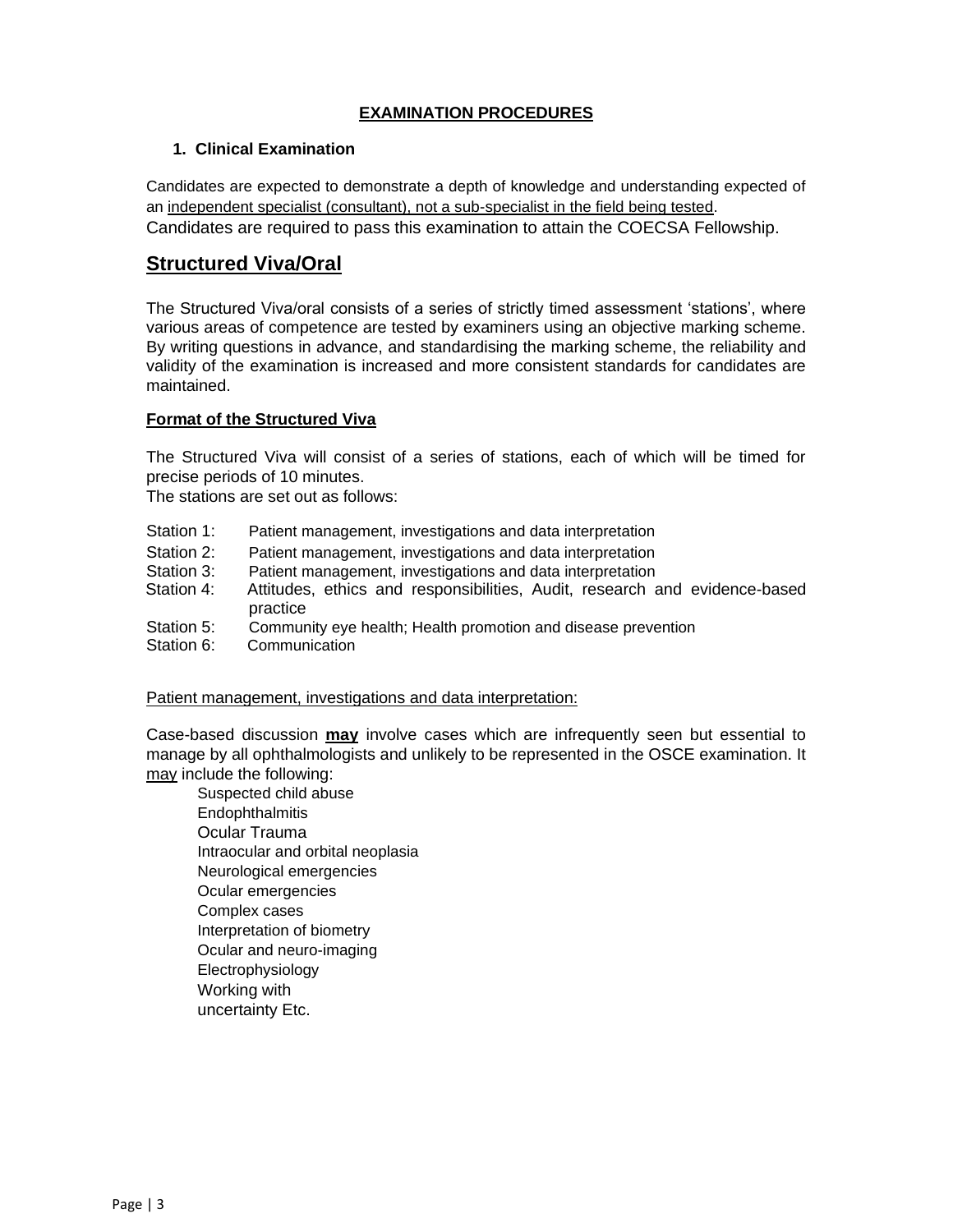#### Attitudes, ethics and responsibilities, Audit, research and evidence based practice

Case-based discussion **may** include the following:

Medical ethics Consent **Confidentiality** Duties of a doctor Appraisal and revalidation Management of complaints Critical incident reporting Poor performance in a colleague Principles of audit and research Use of published evidence Published clinical guidelines Etc

Community eye health; Health promotion and disease prevention

Case-based discussion **may** include the following:

Screening for ophthalmic disease Prevention of cross infection Hospital acquired infection Drug side effects Etc

Candidates are advised to read and familiarize themselves with:

Good Medical Practice documents

Strategic papers e.g.: –

- 1. Endophthalmitis Vitrectomy Study
- 2. ARMD studies e.g. AREDs, TAP, MPS
- 3. Glaucoma studies e.g. OHTS, EMGT, AGS,GLTFS, CIGTSD, FFSS
- 4. Herpetic eye disease studies
- 5. Diabetes studies ETDRS, DRS, DRVS, UKPDS
- 6. Anti VEGF studies
- 7. Vein occlusion studies e.g. BVOS, CVOS
- 8. Etc

#### **Conduct of the Examination**

- 1. Examiners remain at the same station throughout the examination. Examiners will have read and discussed the Structured Viva questions in advance of each cycle. The candidates in each of the sessions will not have the opportunity to meet each other. They have also been requested not to pass information to other candidates until the examination is complete.
- 2. The timekeeper will announce the commencement of the station and the candidate will enter. The examiners will begin the questions, ensuring strict adherence to the preagreed questions to ensure the same information is requested of each candidate. At the end of the 10-minute session the timekeeper will signal the end of the station.
- 3. **However,** it is possible that the structured questions may be completed prior to the end of allotted time. Under these circumstances the viva will terminate ahead of schedule and the candidate will be informed that the viva station is complete and will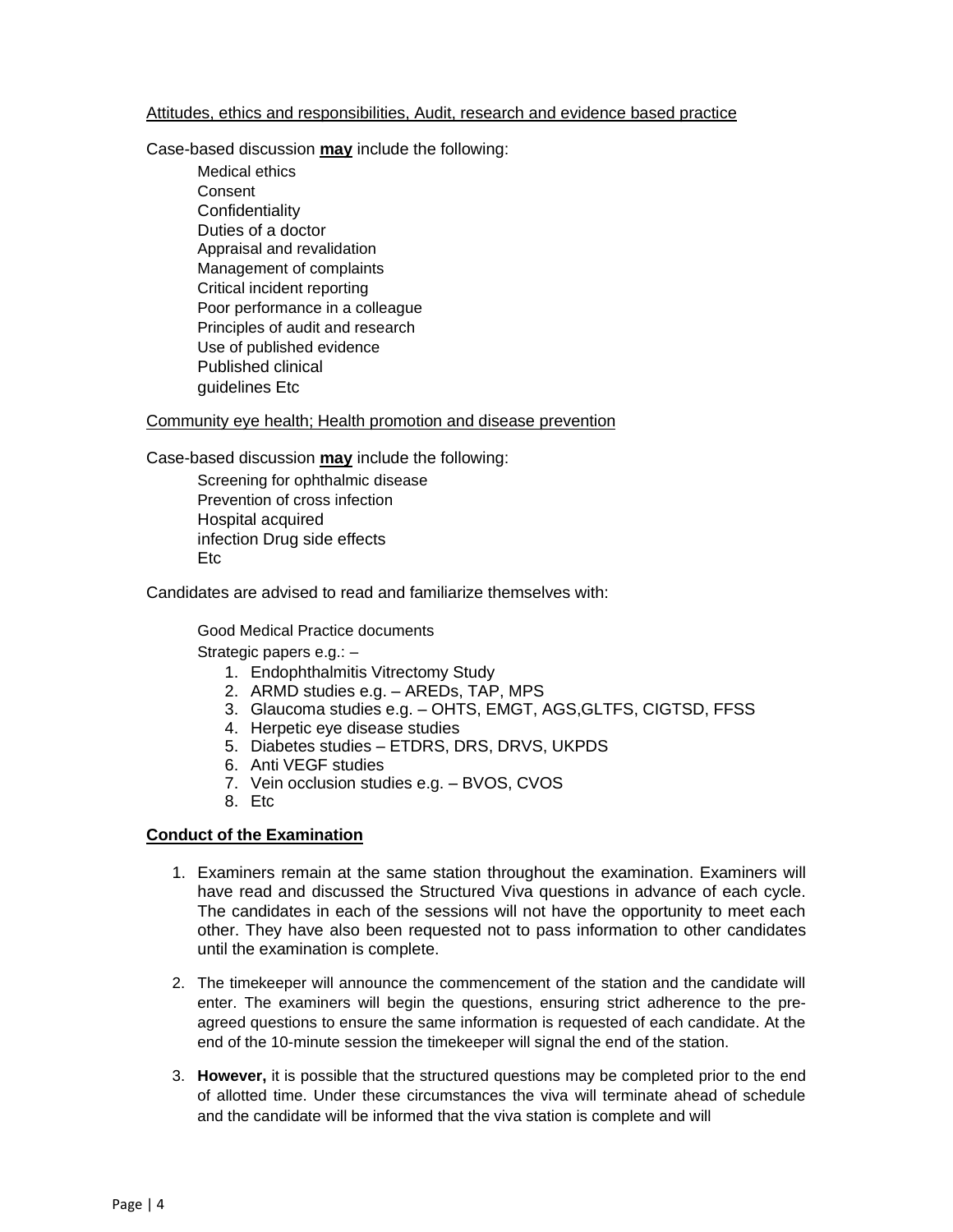be asked to leave that station. The candidate should then wait outside that station until asked to leave by the timekeeper. The candidate will leave the station and be directed to the next station. 5 minutes will be allowed for changeover and for examiners to independently complete the mark sheet

#### **Timetable**

A detailed timetable shall be provided with the rotation details.

At each station, the examiner will remind the candidate of the time available and the signals used to indicate the timing. It is vital that the timing of the station is strictly adhered to.

#### **The mark sheets:**

The examiners will receive the mark sheet for every candidate at their station in their examining room. As each candidate presents for examination their candidate number should be checked against the mark sheets to verify the identity of the candidate.

12 mark sheets in total will be completed for each candidate by the examiners i.e. two examiners per station, 6 stations. Each Structured Viva is divided into four marking sections to be judged on a 4 point Likert scale as follows:

| Very Poor      |  | Very Good |
|----------------|--|-----------|
| $\overline{A}$ |  |           |

Marking guidance for each Viva section is provided within the structured question.

In awarding marks for the candidates, examiners should remember that candidates are expected to demonstrate competence at the standard of an independent practitioner (newly appointed consultant).

For all candidates, detailed notes will be made on the reverse of the mark sheet so that constructive feedback can be forwarded to the candidate. This will include the type of cases and questions asked. Feedback will be given under the headings "satisfactory performance" and "unsatisfactory performance". Examiners will be aware that candidates will be provided with a feedback.

|       |      | Both examiners will score the candidate independently and not discuss the assessment until |      |      |       |            |
|-------|------|--------------------------------------------------------------------------------------------|------|------|-------|------------|
| their | mark | sheets                                                                                     | have | heen | fullv | completed. |

At the end of the examination the mark sheets for each station will be collected and checked for completeness by the Examinations Head.

## **Objective structured clinical examination (OSCE)**

### **Introduction:**

The OSCE consists of a series of strictly timed assessment 'stations', where various areas of competence are tested by examiners using an objective marking scheme in order to increase the reliability and validity of the examination. The main objective of the OSCE is to assess **clinical examination**. Discussion of further investigation and management will be somewhat restricted by time constraints and is tested in greater depth in the Structured Viva component of the exam.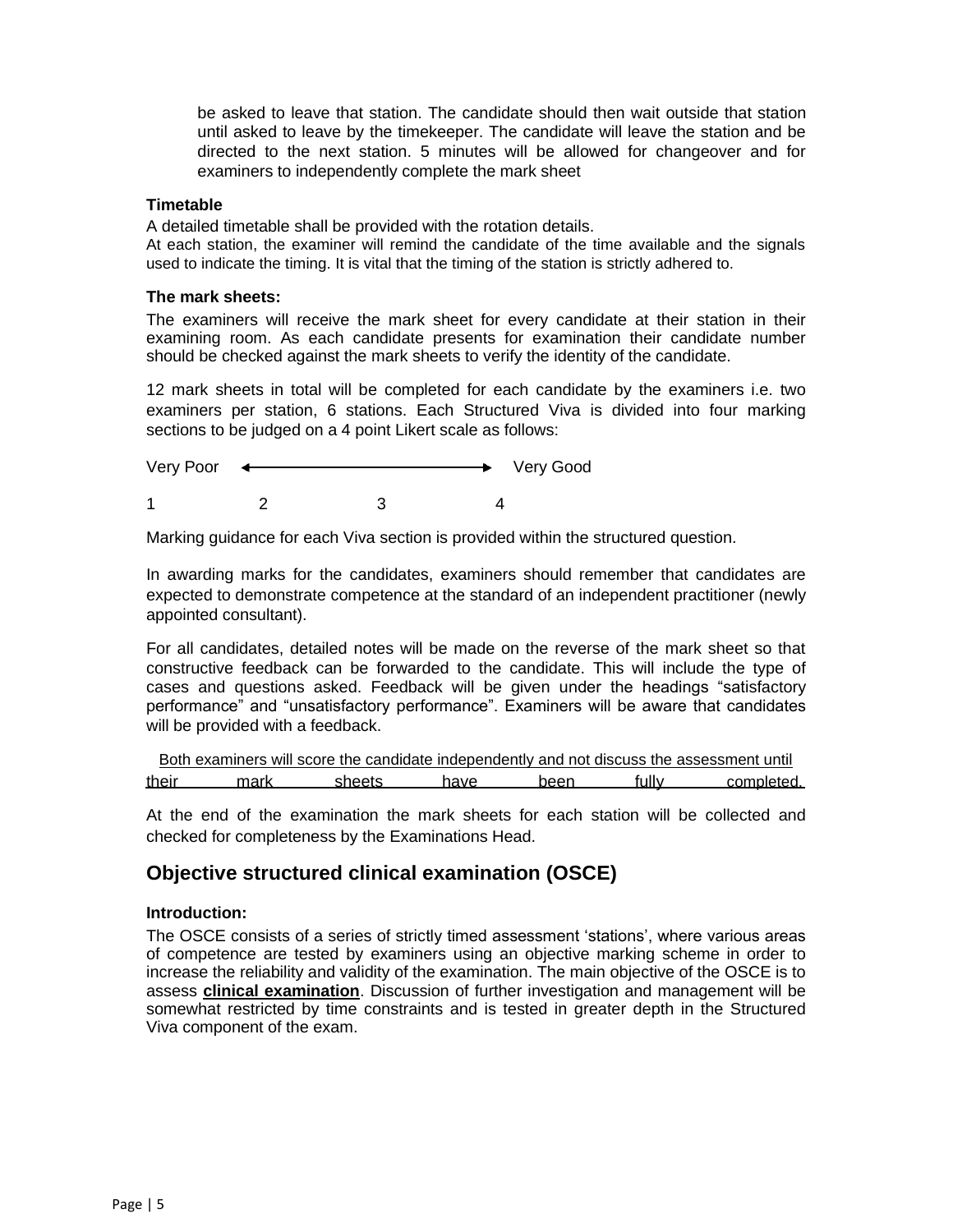### **Structure of the OSCE**

The clinical examination will consist of a series of stations, each of which will be timed for precise periods of 15 minutes.

The stations are set out as follows:

- Station 1: Anterior segment
- Station2: Glaucoma
- Station 3: Posterior segment
- Station 4: Paediatrics and Squints
- Station 5: Orbit and Oculoplastics
- Station 6: **Refraction**
- Station 7: General Medicine and Neurology.

Two examiners will be present at each station for the duration of the cycle. The examination will take the form of short cases.

The pairing of examiners and allocation to stations will be arranged by the Examinations Head.

The candidate will be examined on two patients per station. Only one of the examiners may be a sub-specialist in that particular discipline. The other should either be a general ophthalmologist or a sub-specialist in another discipline other than the one being examined.

The start and finish of each station is controlled by a timekeeper and clearly signalled. However it is the duty of the examiners to maintain careful timekeeping and they will not over-run the time allocation for each station.

#### **Conduct of the Multi-station objective structured clinical examination (OSCE)**

Examiners will have examined and discussed the patients in advance of each cycle.

The candidate will remain standing beside the station until the timekeeper announces the commencement of the station. One examiner will take the candidate to the station, introduce himself / herself and the fellow examiner and instruct the candidate on the task required for the first patient. This should involve giving the candidate a brief clinical scenario/history and asking the candidate to examine the patient appropriately. After examination of the patient, the candidate will be asked to describe his/her findings and there will follow a short discussion on the investigation and management of the clinical problem. The second examiner should take the candidate to the second patient and ask the candidate to examine them. This will be repeated, as appropriate, for the number of patients in the station.

Examiners will ensure that candidates observe appropriate hand hygiene throughout the station

At the end of the 15 minute session the timekeeper will signal the end of the station. The candidate will leave the station and be directed to the next station. 5 minutes will be allowed for changeover and for examiners to independently complete the mark sheets.

The candidates will not have the opportunity to meet each other and have been requested not to pass information to other candidates until the examination is complete.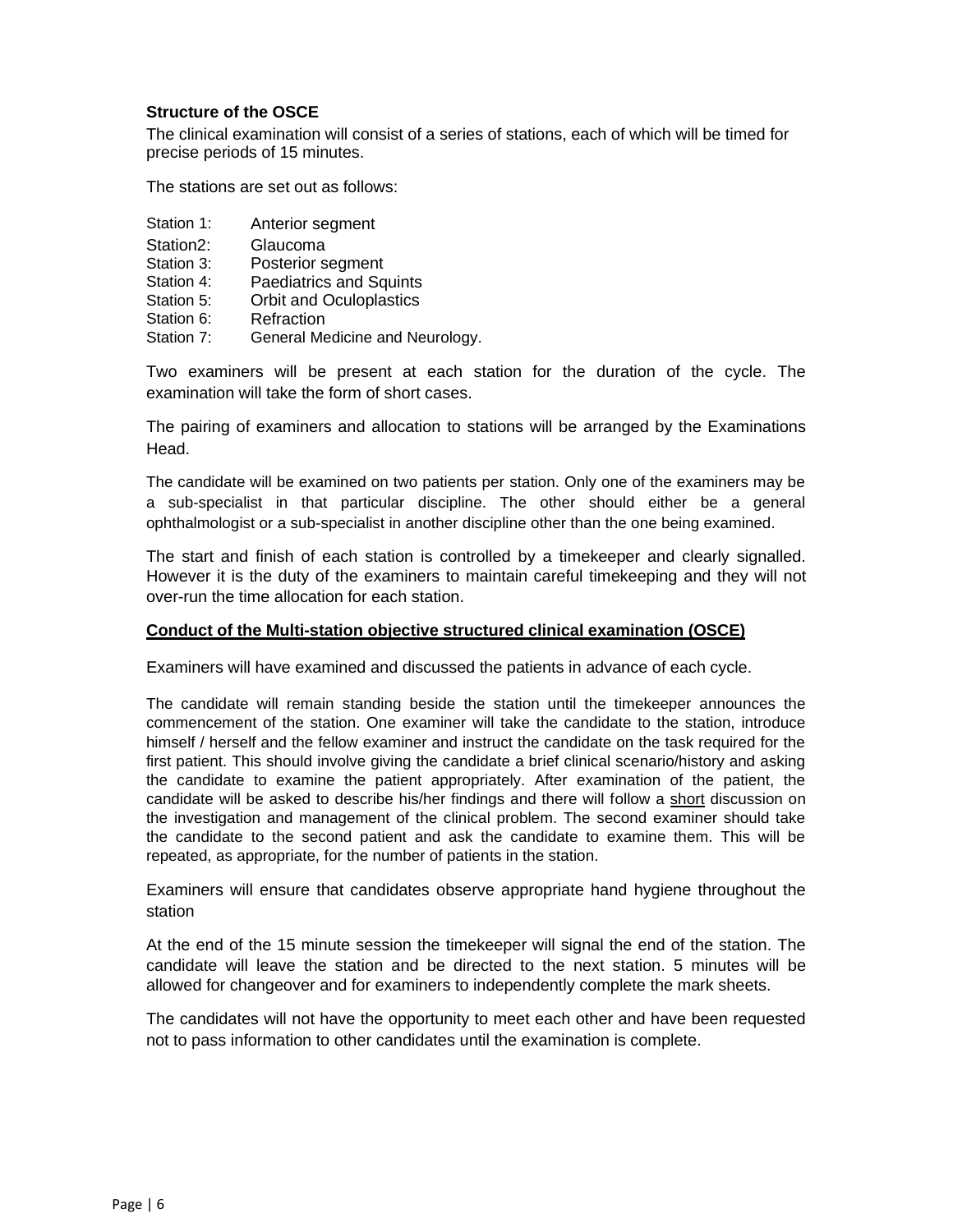### **Timetable**

Examiners are allocated time to assess the patients prior to each examining session.

Examiners are asked to examine **all** the patients who have been allocated to their station before the start of each cycle in order to standardise the examination as much as possible.

At each station, the examiner will remind the candidate of the time available and the signals used to indicate the timing. It is vital that the timing of the station is strictly adhered to. The candidate will receive their full allocated period of 15 minutes for each station, even if this means that there are periods of silence or waiting, candidates should remain at the station.

#### **Method of Assessment for the OSCE**

#### **The mark sheets:**

Examiners will receive the mark sheet for every candidate, at their station in their examining room. As each candidate presents for examination their candidate number will be checked against the mark sheets to verify the identity of the candidate.

Each aspect of the OSCE station is judged on 4 point a Likert scale as follows:

Very Poor < Network State State State State State State State State State State State State State State State State State State State State State State State State State State State State State State State State State Stat

1 2 3 4

For each station examiners are asked to reach a judgment for both of the following elements:

Examination Diagnosis and Management

This will generate 2 marks per element per patient, which will count towards the final overall score.

In awarding marks, examiners will remember that **candidates are expected to demonstrate competence at the standard of an independent practitioner (newly appointed consultant).**

For all candidates detailed notes will be made on the reverse of the mark sheet so that constructive feedback can be availed to the candidate. This will include the type of cases and questions asked. Feedback will be given under the headings "satisfactory performance" and "unsatisfactory performance". Examiners will be aware that candidates will be provided with a feedback.

Both examiners will score the candidate independently and not discuss the assessment until their mark sheets have been fully completed.

At the end of the examination the mark sheets for each station will be collected and checked for completeness by the Examinations Head.

#### **Important Note:**

**Aggressive or inconsiderate behaviour, physical or verbal, by the candidate to a patient will invariably result in failure.** If this occurs, the examiner will award a fail and provide clear comment on reverse of the mark sheet.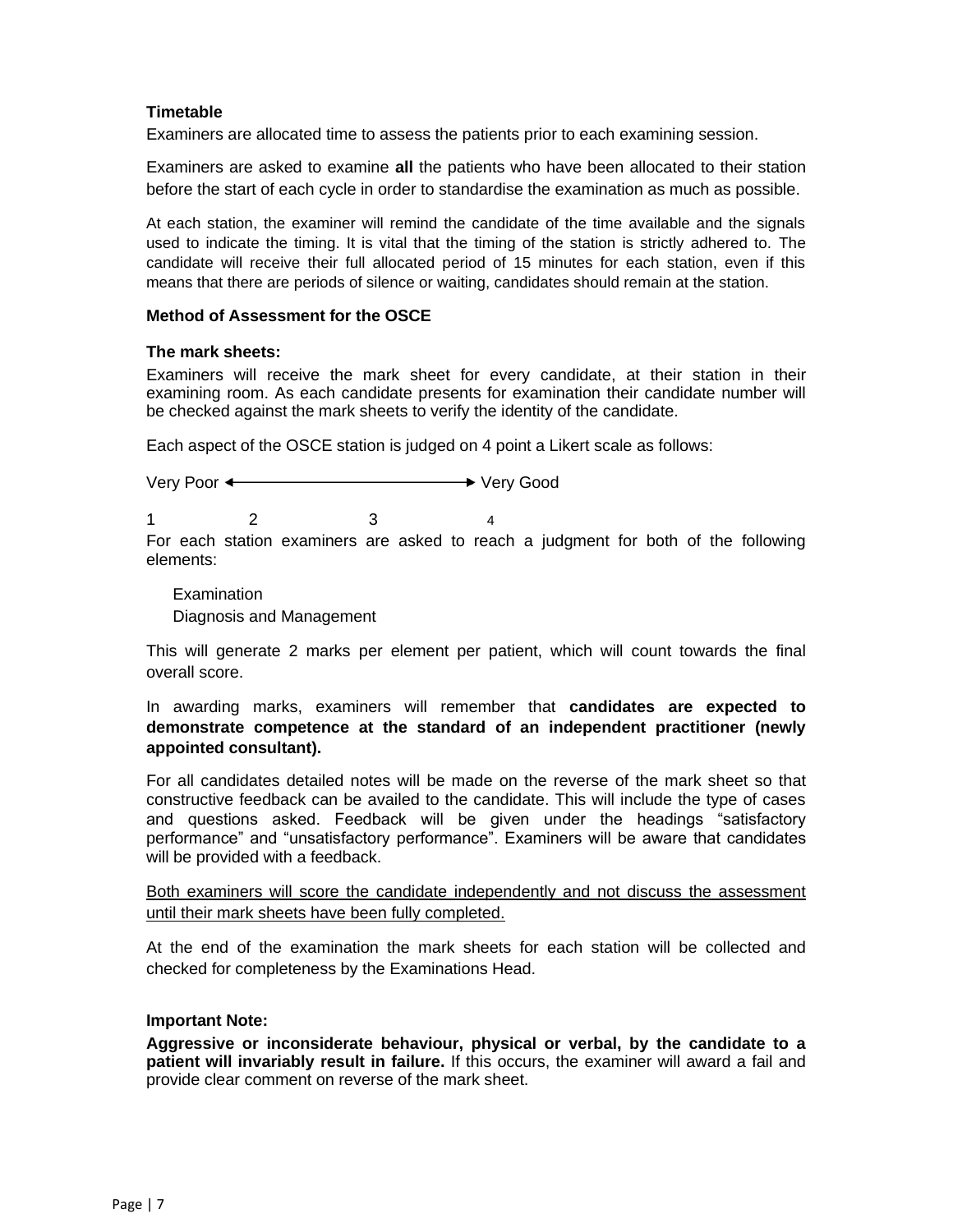### **Overall Result**

To pass the COECSA examination, candidates are required to pass all components (Structured Viva and OSCE).

On failing to pass the overall examination, candidates must re-sit the entire examination, even if a pass was previously achieved in any section.

### **Notification of Results**

The candidates will receive their results from the Secretariat after they have been presented and accepted by the COECSA Examination Board. The candidates are advised not to contact any faculty member or examiner regarding their results.

#### **Appeals**

Appeals can be made to the COECSA Examination Board not later than 30 days after the date of results posting.

### **ELIGIBILITY AND LANGUAGE REQUIREMENTS**

A medically qualified candidate will be eligible to sit the examination provided that he/she:

a) Is a qualified Ophthalmologist having successfully completed the M.Med (Ophthalmology) degree or its equivalent from a recognized institution.

All examinations by the College of Ophthalmology of Eastern, Central and Southern Africa are conducted in English.

**The following notes on the regulations concerning examinations are published for the guidance of candidates:**

### **Clinical Examination procedures**

Unless notified, candidates are **not permitted** to use calculators in any section of the examinations.

Candidates are forbidden to communicate in any way with, seek assistance from, give assistance to, or interfere with the work of other candidates or the examiners in the examination rooms or elsewhere during the period of the examination, or indulge in any other form of unfair practice.

Candidates are advised to read the Cheating Guidelines regarding examinations.

Candidates are not allowed to use mobile phones. All mobile phones **must be switched off and cannot be used as a method of time keeping.** Clear instructions will be given to candidates regarding the timing of the examination.

All candidates' Identification documents (I.D.) will be checked at the beginning of the examination and candidates will be required to sign a register for all examinations.

For clinical examinations, all candidates are required to present themselves in good time and are required to wear the provided name badges throughout the examination.

For clinical exams candidates must be appropriately dressed.